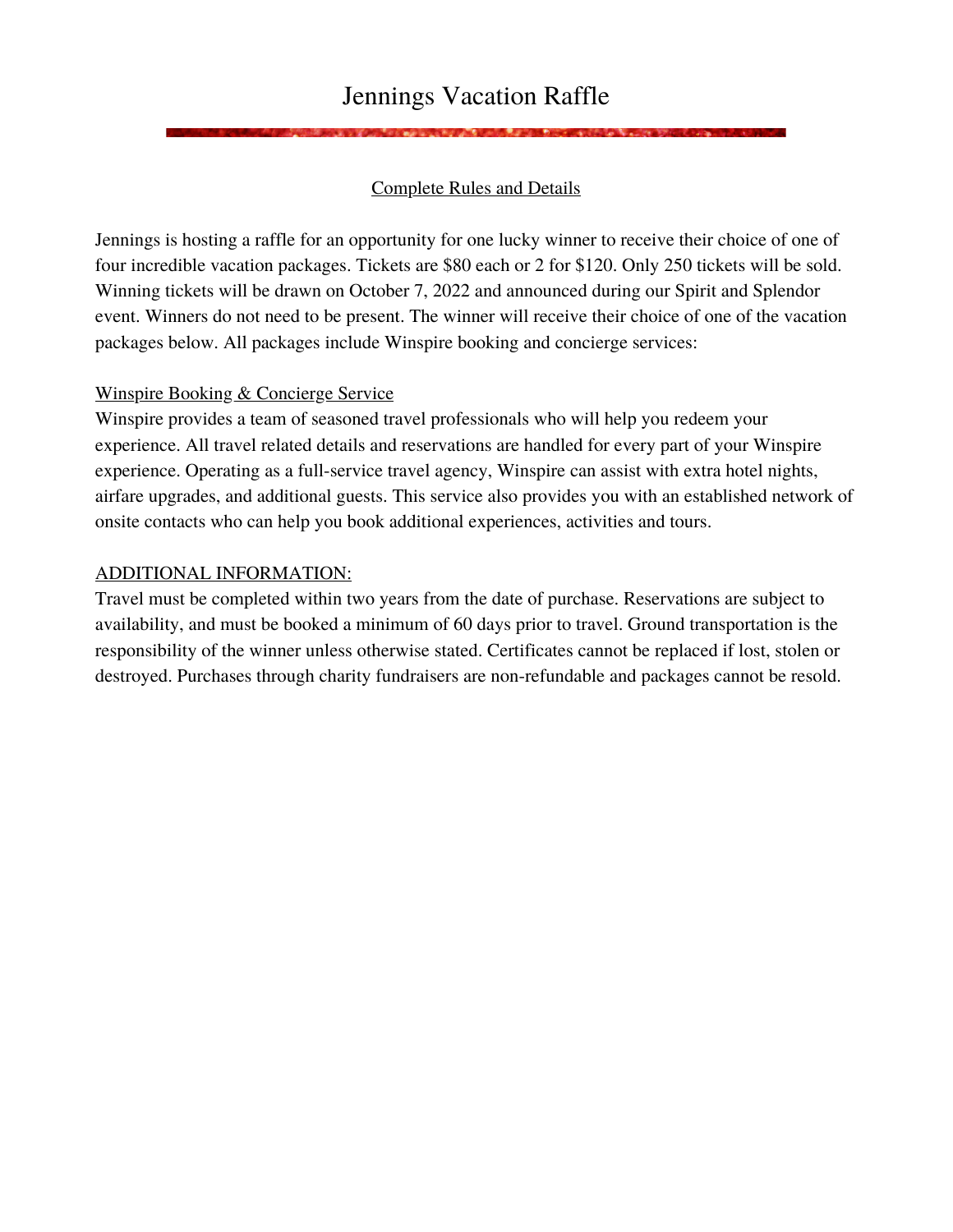# **Option 1: Fairmont Getaway to Maui, 4-Night Stay at Fairmont Kea Lani Maui for 2**

This Experience Includes:

- 4-night stay in a garden- or mountain-view one-room Suite at the Fairmont Kea Lani Maui
- Daily breakfast for 2
- Winspire booking & concierge service

The Fairmont Kea Lani rests gracefully on Polo Beach on the southwest shores of Maui. Lava rock outcroppings create a protected and pristine secluded playground for guests. With a sandy bottom and clear water, it is perfect for snorkelers of all ages to explore Wailea Point reef. Kea Lani means "heavenly white" in the Hawaiian language and you will find heaven on Maui at the Fairmont.

### *Fairmont Kea Lani Maui*

Enjoy a 4-night stay in a one-room Suite (860 square feet) with a tropical garden view or a mountain view. Relax and enjoy the additional space and privacy of your Suite, featuring a separate bedroom with a King bed, living room with a Queen size sofa bed, two flat screen TVs, an oversized marble bathroom, foyer pantry area with compact refrigerator and microwave, as well as a large private lanai furnished for outdoor dining and lounging. Your stay includes daily breakfast for two in the dining room.

The resort is home to Nick's Fishmarket -- one of Maui's top-rated seafood restaurants. Resort amenities include a fitness center, three swimming pools, a waterslide, two whirlpools and a children's pool. The tranquil adults-only pool is located in a separate area, offering a relaxing luxurious pool experience with a swim-up bar and whirlpools. The award-winning Willow Stream Spa, recognized as the "World's Best hotel Spa – Hawaii" offers a full menu of locally inspired experiences and the resort is located close to Wailea's five championship golf course with spectacular ocean views.

*Blackout dates: Dec 23 - Jan 2*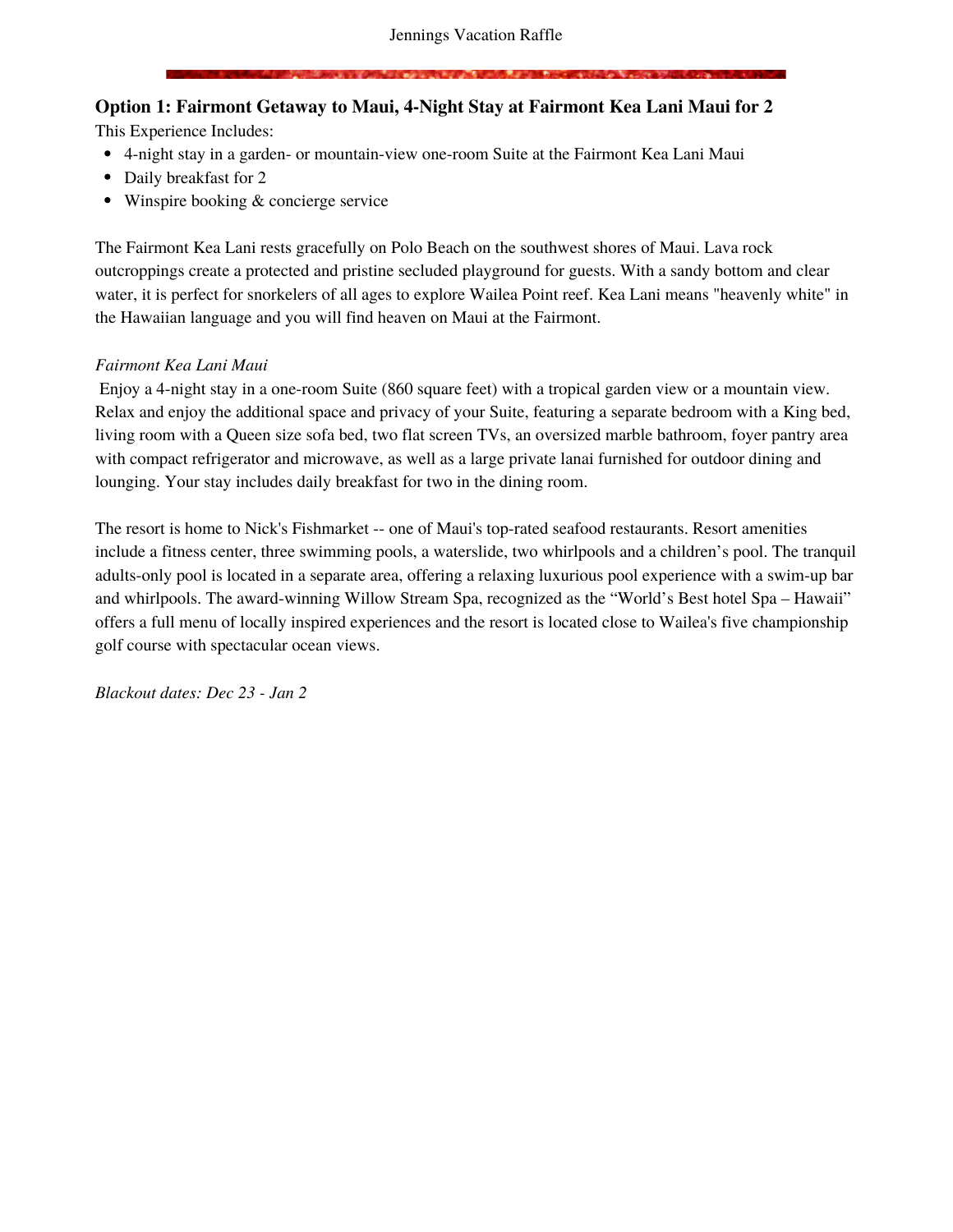# **Napa Valley Epicurean Adventure, Vineyard Lunch, Culinary Institute of America, Gift Card, Meritage Resort and Spa 3-Night Stay with Airfare for 2**

This Experience Includes:

- 2 People
- Bountiful Table Lunch for 2 at Joseph Phelps
- Culinary Institute of America
- American Express gift card
- 3-night stay at the Meritage Resort and Spa in Napa Valley
- Round-trip coach class airfare for 2 from within the 48 contiguous U.S. to San Francisco or Oakland, CA
- Winspire booking & concierge service

### *Joseph Phelps Bountiful Table Lunch*

Savor the bounty of the Napa Valley region through a wine and food journey. Enjoy this unforgettable experience for 2 of pairing seasonal ingredients with the extraordinary wines of Joseph Phelps Vineyards. This semi-private wine and food experience last 3 hours and is offered Wednesday- Sunday at 12:00pm.

### *Culinary Institute of America*

One of the world's premier wine and food destinations, the Napa Valley is a true celebration of the winemaker, the farmer, and the chef. It's also where you'll find two amazing culinary experiences just 20 miles apart—the CIA at Greystone in St. Helena and the CIA at Copia in Napa. Whether you want to explore the ABCs of wine and cheese pairings (or wine and chocolate!) at a "Pairing Principles" demonstration, learn how to use the best of your farmers' market finds in a Farm to Table Chef's class, sip seasonal cocktails from the garden in the Somm's session or simply relax and dine at one of CIA's award-winning onsite restaurants, there is something for everybody's culinary appetite. Enjoy a \$150 gift card to use toward classes, dining and retail.

### *American Express Gift Card*

Napa Valley's restaurants draw as much attention to the valley as its award-winning wineries and run the gamut from roadside burritos and barbecue to Michelin-starred dining rooms. You'll quickly discover the reasons that chefs move to Napa - fresh ingredients paired with local wines, a divine climate, and stunning scenery. Take advantage of this bounty with a \$100 American Express gift card toward dining. From multicourse dinners and DIY pizza kits, diners can now bring their favorite dishes back to their hotel rooms if they prefer.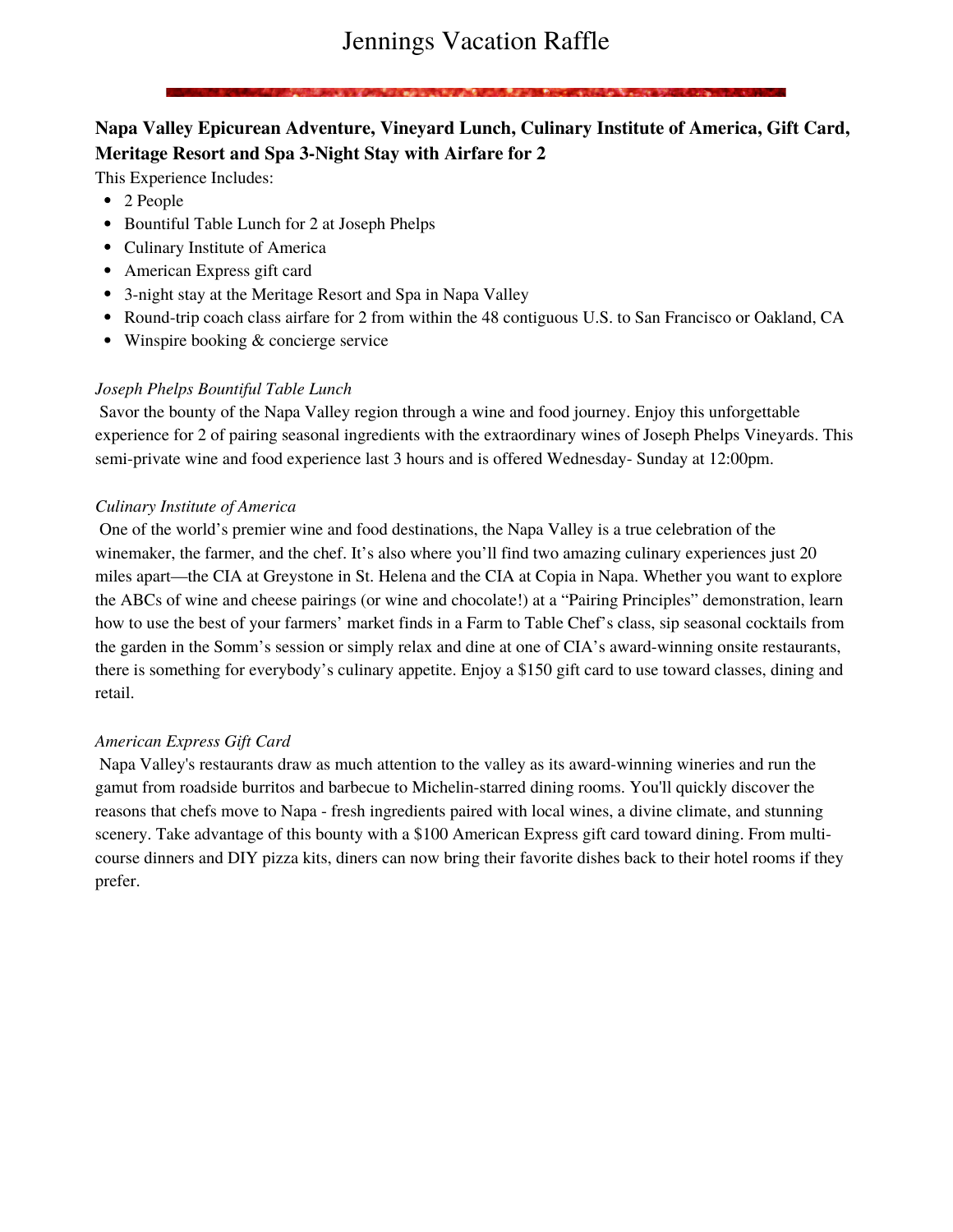# Jennings Vacation Raffle

### **Napa Valley Epicurean Adventure, Cont.**

### *The Meritage Resort and Spa (Napa)*

Enjoy a 3-night stay in a standard guest room at The Meritage Resort and Spa which sits at the southern tip of Napa Valley in the shadow of the iconic Grape Crusher, a towering bronze sculpture depicting a farmer turning the handle on a basket press full of grapes. Lavish guestrooms include features such as plush beds, marble baths, and plasma TVs.

The Meritage Resort at Napa offers the best of Wine Country, featuring the only underground luxury spa and tasting room located in The Estate Wine Cave. Conveniently located to explore both Napa and Sonoma Valley's extraordinary vineyards and wineries, The Meritage Resort is perfect for those who enjoy gourmet dining, great wines and Napa's casually elegant activities. Daily resort fee is included in this package. Resort fee currently includes one bottle of wine (per stay), bottled water, local calls, business center and fitness center, wireless internet, parking and evening shuttle to downtown Napa.

Blackouts: Easter weekend, Memorial Day weekend, week of July 4th, Labor day weekend, Thanksgiving week, Christmas through New Years, and weekends in September and October.

### *NOTE:*

Napa is approximately 1.5 hours north of San Francisco and Oakland.

### *Airfare*

This package includes round-trip coach class service for two from any major metropolitan airport in the 48 contiguous United States to San Francisco or Oakland, CA, subject to availability. Airfare taxes and a \$25 per person processing fee are the responsibility of the purchaser. Blackout dates: Thanksgiving, Christmas, and New Year's weeks.

Business and First Class upgrades are available at the time of booking for an additional fee. Use of frequent flyer miles for upgrades is dependent on specific ticket restrictions as determined by the airline's frequent flyer program.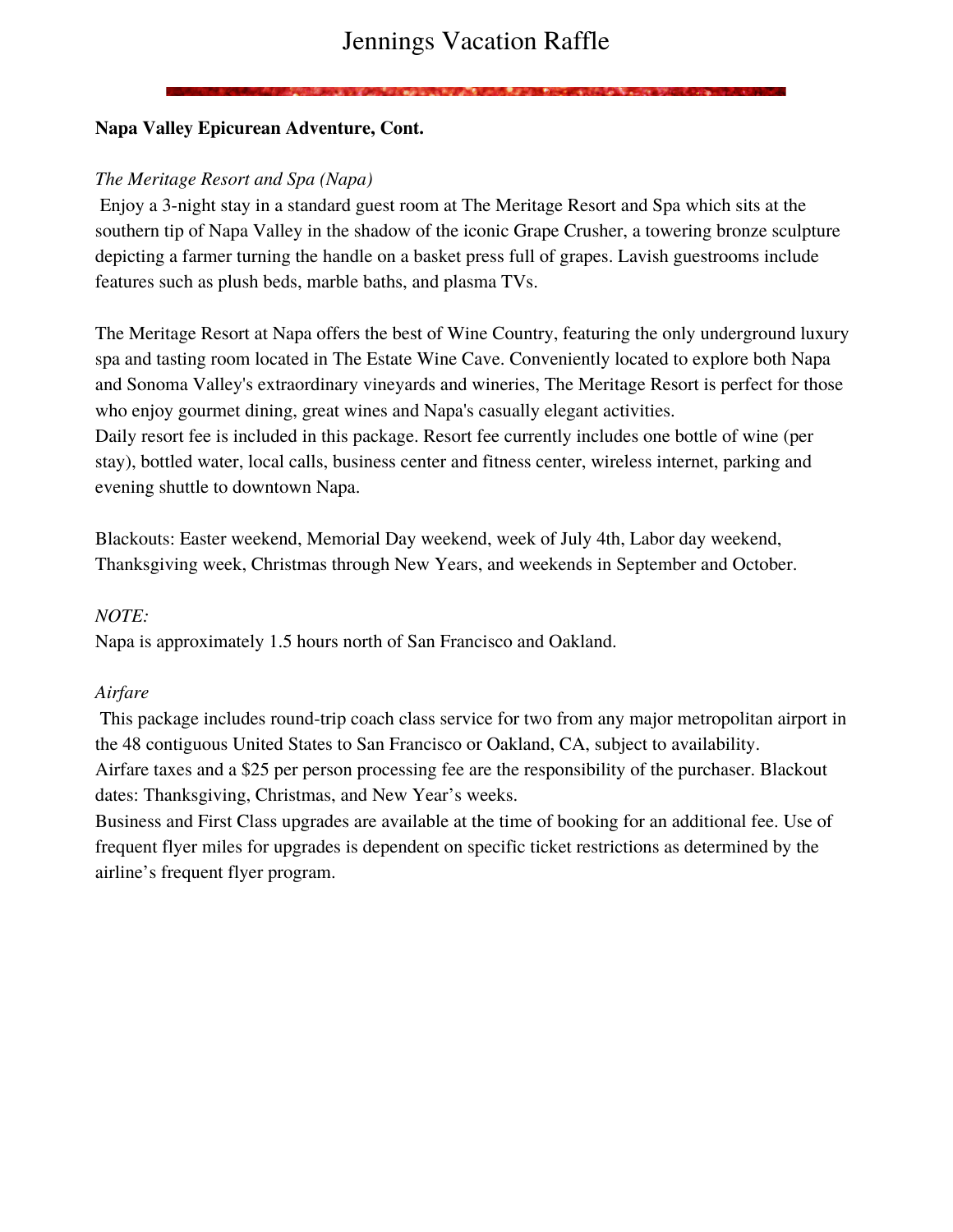### **Option 3: TPC Scottsdale Golf, Fairmont Princess Spa, 3-Night Stay with Airfare for 2**

This Experience Includes:

- \$500 in Fairmont gift cards towards golf and/or spa treatments
- 3-night stay in a standard Fairmont room at the Fairmont Scottsdale Princess
- Daily breakfast for 2
- Round-trip coach class airfare for 2 from within the 48 contiguous U.S. to Phoenix, AZ
- Winspire booking & concierge service

With more than 300 days of sunshine each year, Scottsdale lies in the heart of the lush Sonoran Desert. Championship golf courses challenge your skills on artful layouts that wind around mammoth boulders and towering Saguaro cacti. Local spas tap into ancient Native American healing techniques to soothe your body and soul. And a vibrant downtown tempts you with world-class shopping, fine art galleries, renowned restaurants and high-energy nightlife.

*Fairmont Scottsdale Princess:* Enjoy a 3-night stay in a standard Fairmont room including daily breakfast for two at this AAA 5-Diamond resort. Amenities include four top-ranked Arizona restaurants, six sparkling pools with two water slides, two Jacuzzis, fitness center and Kid's Club programs. Receive \$500 in Fairmont gift cards that can be used towards golf rounds at TPC Scottsdale and/or spa treatments at the Fairmont Well & Being Spa.

*Well & Being Spa:* The Fairmont Scottsdale boasts the luxurious award-winning Well & Being Spa, a unique spa retreat offering personalized programs. From the exhilaration of Aerial Hammock Yoga to the tranquility of a customized aromatherapy massage, the spa menu is extensive. The private locker and lounging area includes a wet steam room, eucalyptus inhalation room, Swedish dry sauna, therapeutic whirlpool, cool plunge pool and Swiss shower.

*TPC Scottsdale Golf:* Home of the largest-attended tournament in the world, the fan-favorite Waste Management Phoenix Open, TPC Scottsdale is a masterful blend of challenge and playability – compelling the sport's top players and recreational golfers alike. Set in the rugged Sonoran Desert and surrounded by the stunning McDowell Mountains, TPC Scottsdale boasts two championship courses for players to enjoy – the world famous Stadium Course and the stunning Champions Course. As Arizona's only PGA TOUR property, you'll experience the standards of quality and service normally reserved for the TOUR professionals. The Stadium Course at TPC Scottsdale has hosted some of contemporary golf's greatest moments since opening in 1986. The course was designed by Jay Morrish and Tom Weiskopf specifically to serve as the stage for the tournament – what's now become the largest spectator golf event in the world. Rivaling its famous sister course in both beauty and playability, the Champions Course offers an ideal desert golf experience. Built on the former site of TPC Scottsdale's Desert Course, the layout was completely revamped in 2007 to flow seamlessly within the naturally rugged terrain, meandering between natural ravines and through picturesque foothills. Note: The TPC courses are not available to the public during a limited number of special events such *as the Phoenix Open*

*Airfare:*This package includes round-trip coach class service for two from any major metropolitan airport in the 48 contiguous United States to Phoenix, AZ, subject to availability. Airfare taxes and a \$25 per person processing fee are the responsibility of the purchaser. Blackout dates: Thanksgiving, Christmas, and New Year's weeks. Business and First Class upgrades are available at the time of booking for an additional fee. Use of frequent flyer miles for upgrades is dependent on specific ticket restrictions as determined by the airline's frequent flyer program.